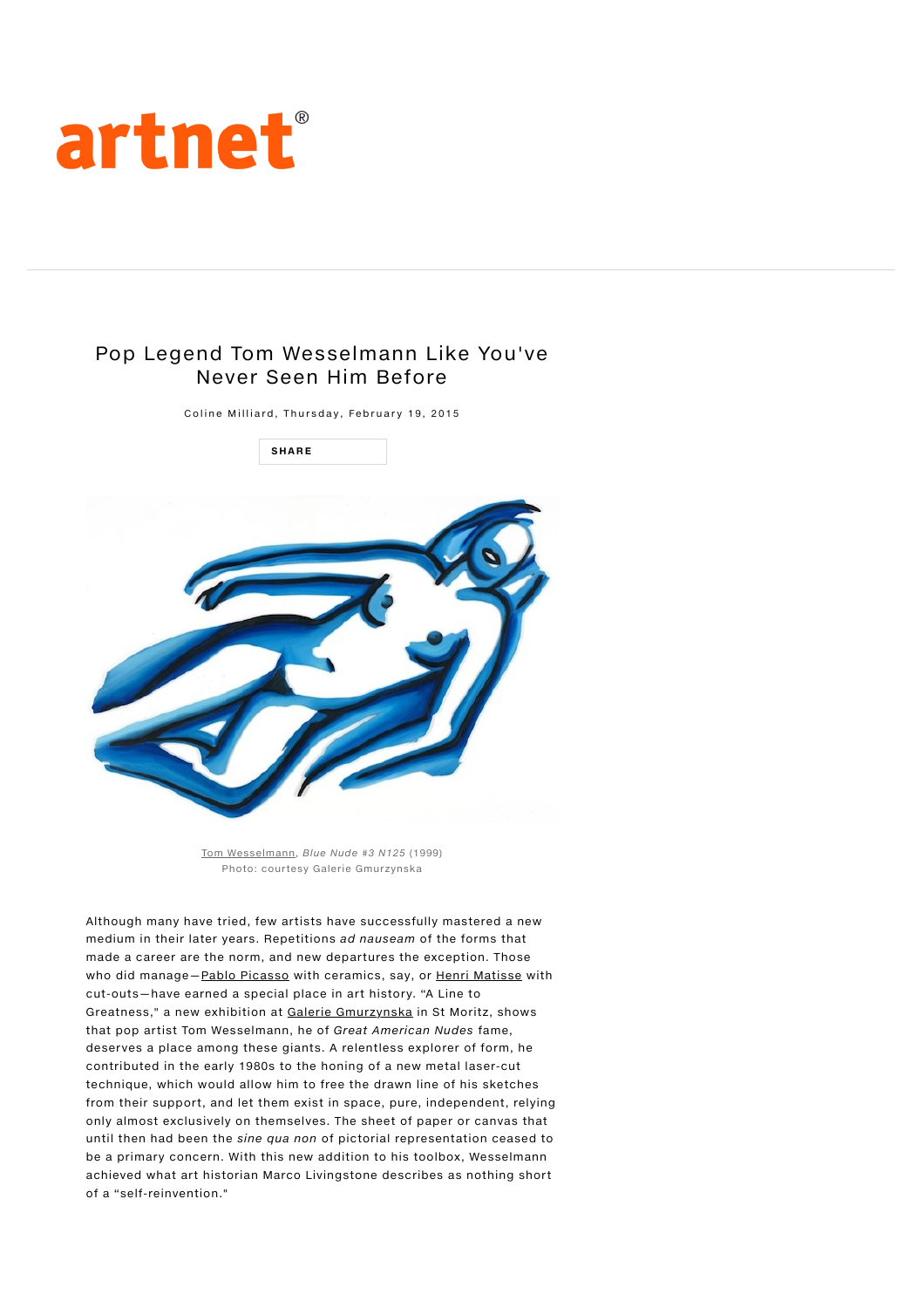

Tom Wesselmann, Monica in Robe with Matisse and Pillow N24 (1986) Photo: courtesy Galerie Gmurzynska

The results are everywhere here. Lightly pinned to the wall, the nudes in this "steel drawings" series are strikingly ethereal, like suspended gestures still pulsating with the energy of the moment in which they were made. For a few seconds, one might even be tempted to indulge in the fantasy that Wesselmann had just walked out, having drawn directly onto the gallery's pristine walls. Take Monica Cross Legged with Beads (Grey) N9 (1985-90), a large grey and black figure that greets visitors as they come in. It appears freshly drawn: the background is densely hatched to give the composition some depth, the breasts' shadow is another, casual hatching, and the pubic hair a messy dark scribble of the kind one can imagine being done in the studio while attempting to fix the fleeting pose of a live model. "Mistake" lines, by the right nipple or the wrist, all contribute to this sense of instantaneity.



Tom Wesselmann, Monica sitting with Mondrian (Variation #2) (1988) Photo: courtesy Galerie Gmurzynska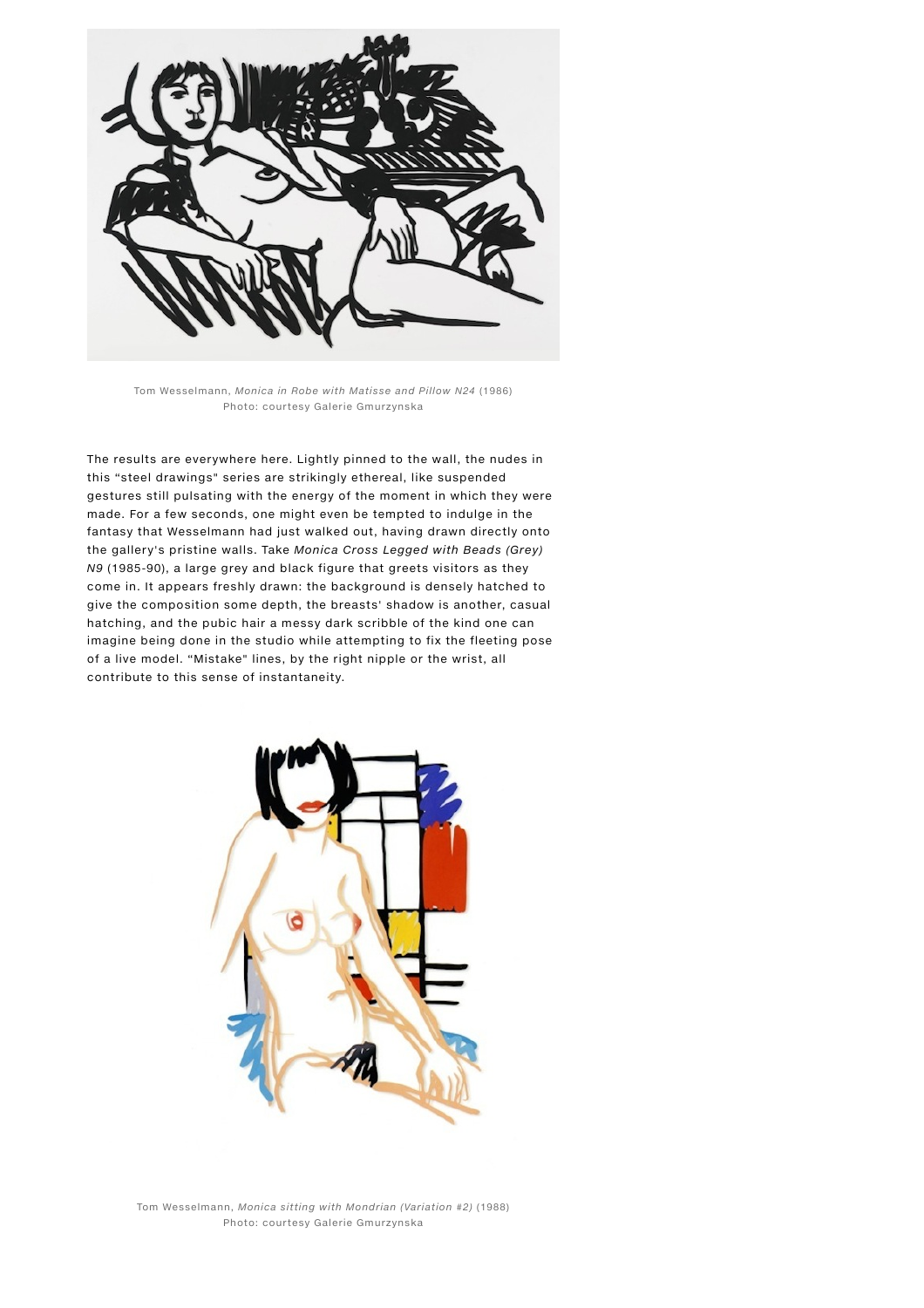There is of course nothing instantaneous about it. Each drawing was painstakingly cut out, at first by hand and later with the help of a laser, and then hand-painted by Wesselmann himself. Yet all that these filigree compositions evoke is a sense of ease, and effortlessness. In Monica sitting with Mondrian (variation #2) (1988), the artist fills the squares of the De Stijl-esque background with a squiggle that looks convincingly spray-painted, though is in fact carefully applied with a brush. This whimsical intervention elegantly bridges early modernist abstraction and 1980s street art aesthetic. It anchors Monica in her "now."



Tom Wesselmann, Monica Cross Legged with Beads (Gray) N9 (1985/1990) Photo: courtesy Galerie Gmurzynska

For all the steel drawings' lightness, the metal also gives Wesselmann's nudes an enhanced presence, a physicality which not only echoes the sculptural quality of his earlier assemblages—such as Great American Nude No. 48 (1963), which set the artist's auction record, selling for \$10.7 [million in 2008— but also exacerbates their erotic power. The artist might](http://news.artnet.com/market/art-market-analysis-reveals-tom-wesselmann-holds-hidden-value-for-collectors-253607) have radically changed medium for this series, but he stuck to the subject he had been investigating since the very beginning of his career: the tradition of the nude, and the tension between nude and naked bodies. Unlike De Kooning's Women, in which the female body is brutalized by the post-cubist, abstract expressionist brush, Wesselmann presents objects of a different kind of desire. In that sense, he's the direct heir of the Odalisque painters of the 19th and early 20th century, who abandoned the lofty nude goddesses for the more accessible females of a fantasized Orient. The reference to Matisse is unmistakable here in Blue Nude #3 N125 (1999). The piece echoes a favorite motif of the French artist's itself derived from an early Fauvist painting—inspired by a woman encountered during Matisse's trip to "exotic" Algeria at the turn of the century.